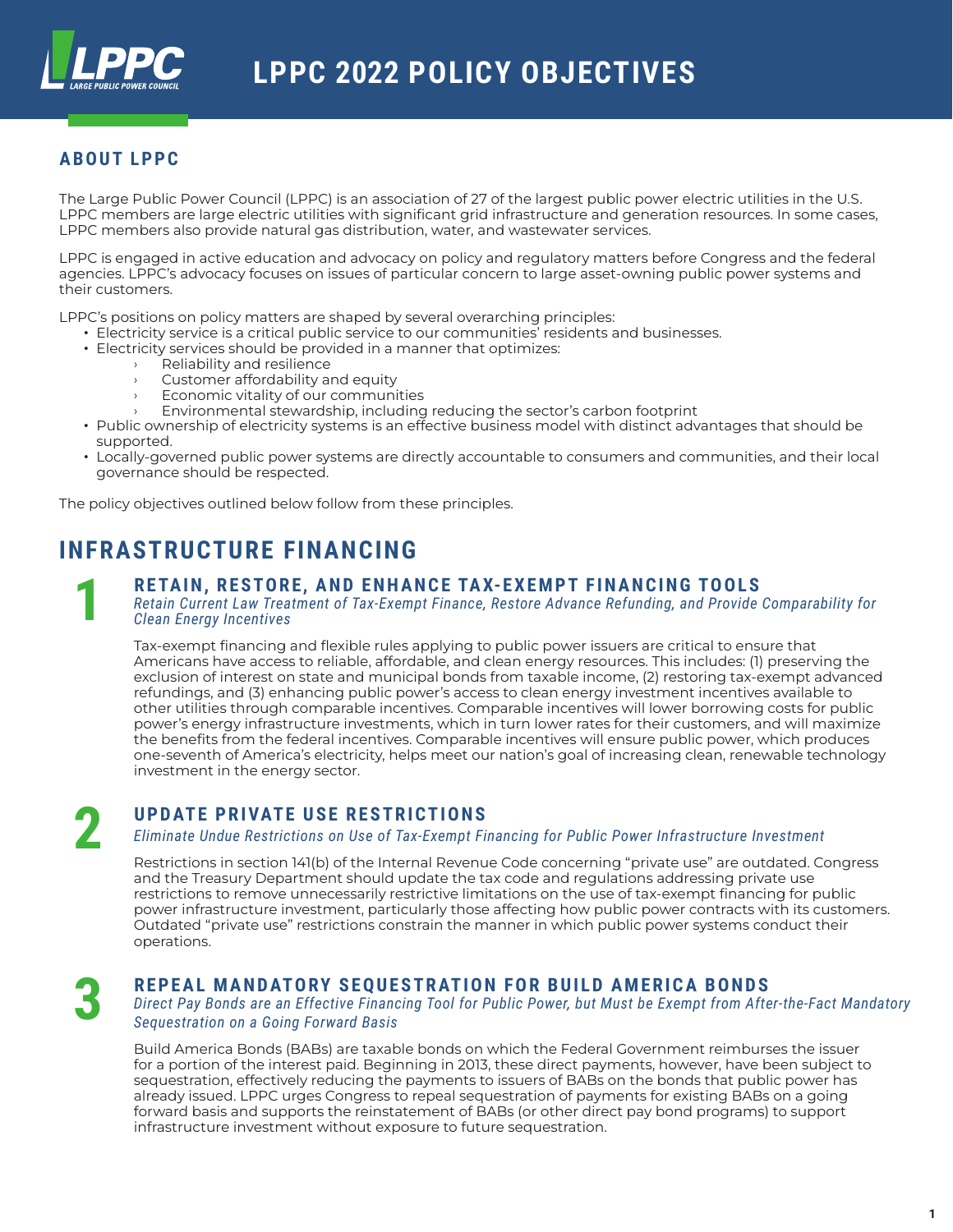# **INFRASTRUCTURE DEVELOPMENT**

### **ALLOW FLEXIBILITY IN OPTIMIZING RESOURCE PLANNING**

*Public Power Utilities Undertake Careful Generation and Transmission Resource Planning to Ensure Resource Adequacy, Reliability, Affordability, and Environmental Stewardship*

As the Biden Administration acts on climate change and infrastructure, states and public power need the flexibility to tailor resource planning to their existing resource mixes, regional reliability, and resilience risk, and the balance necessary to achieve cost-effective portfolios on an integrated basis. This approach will enable consideration of regional market differences, resource and infrastructure availability, and the optimal combination of resource attributes and system performance.

## **DEVELOP AND DEPLOY INNOVATIVE CLEAN ENERGY TECHNOLOGIES**

*Support Implementation of the Infrastructure Investment and Jobs Act (IIJA) to Create Paths to Decarbonize the Utility Sector*

LPPC supports strong federal action to expand available generation technology options, support advanced grid capabilities, and enhance end-user services. LPPC supports federal action on research, development, and demonstration of the full range of technologies needed to achieve clean energy goals, including: advanced dispatchable renewables; low-carbon fuels like hydrogen; advanced nuclear energy; CO2 capture, utilization, and storage; long-duration electricity storage; and other carbon-free technologies. The Federal Government should support the commercialization of these types of new emission-reducing technologies and provide incentives to deploy innovative technologies to public power electric utilities.

## **TRANSPORTATION ELECTRIFICATION**

#### *Support Implementation of the Infrastructure Investment and Jobs Act to Create Paths to Electrify the Transportation Sector*

Electrifying the transportation sector brings tremendous benefits to our communities by reducing emissions and improving local air quality. LPPC members are actively working to support expansion of electricity-powered transportation as both fuel providers and infrastructure developers. Charging infrastructure, metering, and auxiliary electric technologies are natural extensions of the distribution grid. The IIJA provides funding to expedite the transition to electrify the transportation sector. Public power can play an essential role in deploying federal funding. Partnering with government, automakers, and other stakeholders, we are committed to advancing electrification of transportation to support economic development and environmental quality of life in our communities.

**7**

**4**

**5**

**6**

## **EFFICIENT PERMIT REVIEW FOR CRITICAL INFRASTRUCTURE PROJECTS**

#### *Implement Timely Permitting for Energy Infrastructure*

Timely action is needed on permitting for critical electricity infrastructure projects aimed at preserving reliability and reducing greenhouse gas emissions. LPPC supports greater inter-agency and federal-state coordination that ensures thorough but timely permitting reviews.

# **RELIABILITY, RESILIENCE, AND SECURITY**

**8**

## **ENHANCE RELIABILITY THROUGH GRID RESILIENCE**

*The Electric Industry and Government Should Continue Partnering to Enhance the Resilience of the Electric Grid*

Resilience refers to the ability of the electric grid to adapt to changing conditions, and withstand and rapidly recover from system disruptions, whether resulting from a deliberate attack, an accident, or an act of nature such as an extreme weather event. The electric industry, government, and academia should continue to work together to enhance the resilience of the nation's electric grid in the face of evolving threats, building upon the existing regulatory framework.